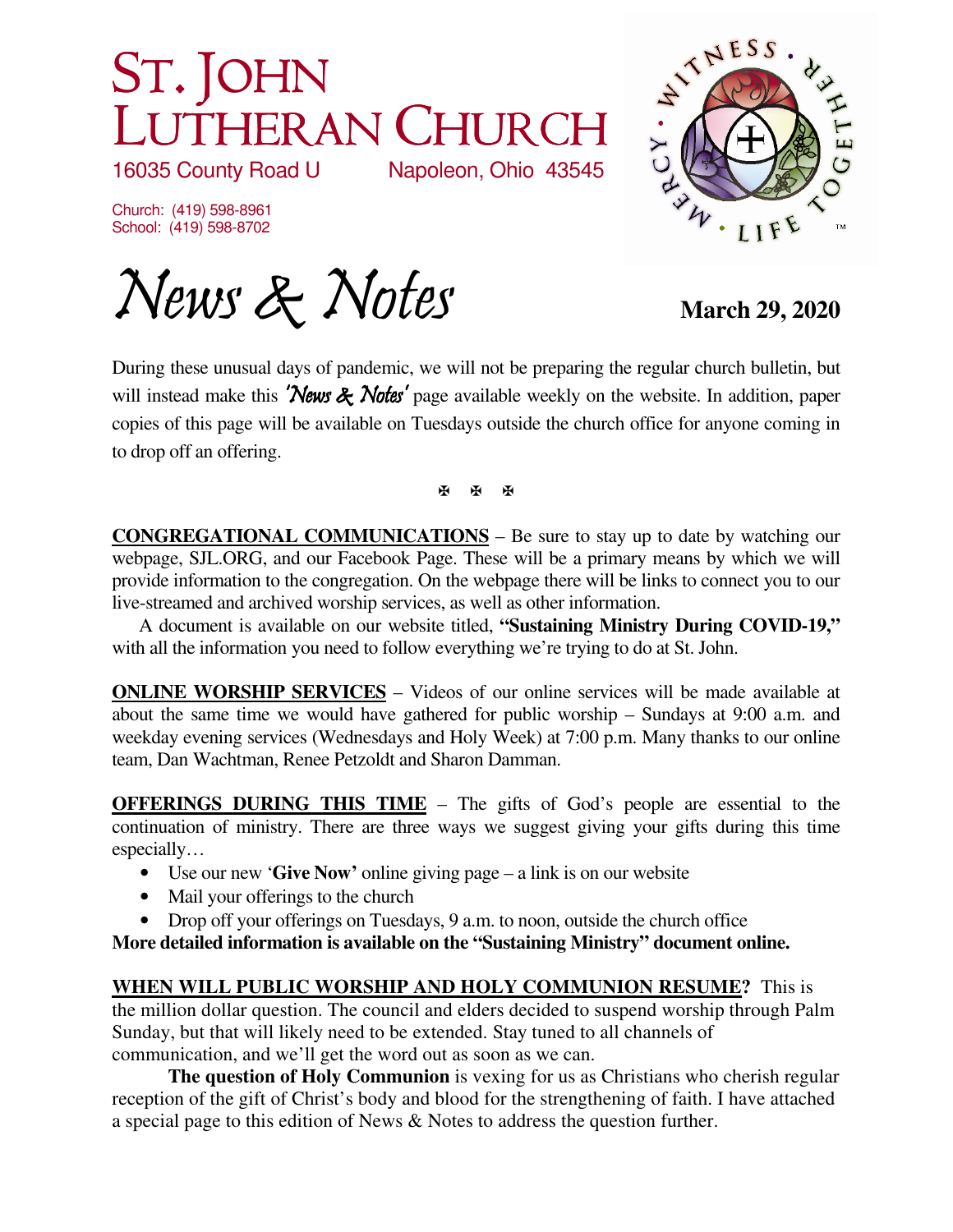## **MATTERS FOR PRAYER** – Please keep these people in your prayers:

- Shut-Ins: *Norma Damman, Renetta Homan,* and *Lester Rabe*
- *Dorothy Gerken, Melba Elling,* and *Lorna Von Deylen*, at Genacross Lutheran Home
- *Evelyn Rohrs* and *Arlene Gerken,* at Assisted Living Genacross Lutheran Home
- *Harold Behrmann,* at Fulton Manor Wauseon
- *Donald Landry,* residing at the Ohio Veteran's Home, Sandusky
- Armed Services: *Justin Atkinson, Jason Rohrs*, *Emily Schroeder, Connor Gerken, Seth Handy*
- *Willie Joost,* recovering well from skin graft surgery for burns on his leg
- *Dale VonDeylen,* brother of Deb Durham and Dave VonDeylen, who is undergoing tests for cancer at the OSU hospital

**BIRTHING NEWS**: Congratulations to *Jason & Andrea* (Badenhop) *Oyer* on the "safe and healthy" arrival of a daughter, **Hendrix Jo Oyer** on Tues., March  $17<sup>th</sup>$ . They are all home and enjoying their time together and adjusting to life as a family of 6 in the midst of the coronavirus quarantine. Grandparents, Kathy Badenhop and Glenn Badenhop are sure to be first in line for hugs…when they are allowed again! Congrats to the Oyers!

| <b>FINANCIAL FACTS:</b> | Home Fund  | Synod & Missions                                                       | <b>Building Fund</b> |
|-------------------------|------------|------------------------------------------------------------------------|----------------------|
| Weekly Need             | \$9,792.78 | \$500.00                                                               | \$961.54             |
| Rec'd 03/22/20          | \$2,215.00 | \$55.00                                                                | \$75.00              |
| <b>ATTENDANCE: 0</b>    |            |                                                                        |                      |
|                         |            | 5 <sup>TH</sup> LENTEN SERVICE: Live-streamed due to Covid-19 pandemic |                      |



**CPH SALE –** *THE LUTHERAN SERVICE BOOK (LSB) –* This may be the time to purchase a copy of the hymnal for home use, so that you can use it in your household for following our online services, as well as all of its wonderful devotional resources. **They are on sale right now at CPH.org for \$20.** Just Google **'cph lsb'** and click the first link.

 If you're really thrifty, you can sometimes find used copies of LSB, like the one on thriftbooks.com for \$15.

**PORTALS OF PRAYER BOOKLETS** for the next quarter, *April, May, June*, are available on the table outside the school office and on the desk in the narthex. There are also large print booklets available for anybody to pick up.

**APRIL PRAYER & BIRTHDAY CALENDAR** is attached also. The Bible readings in April will cover the books of  $1<sup>st</sup>$ ,  $2<sup>nd</sup>$ , and  $3<sup>rd</sup>$  John, Jude, and Revelation.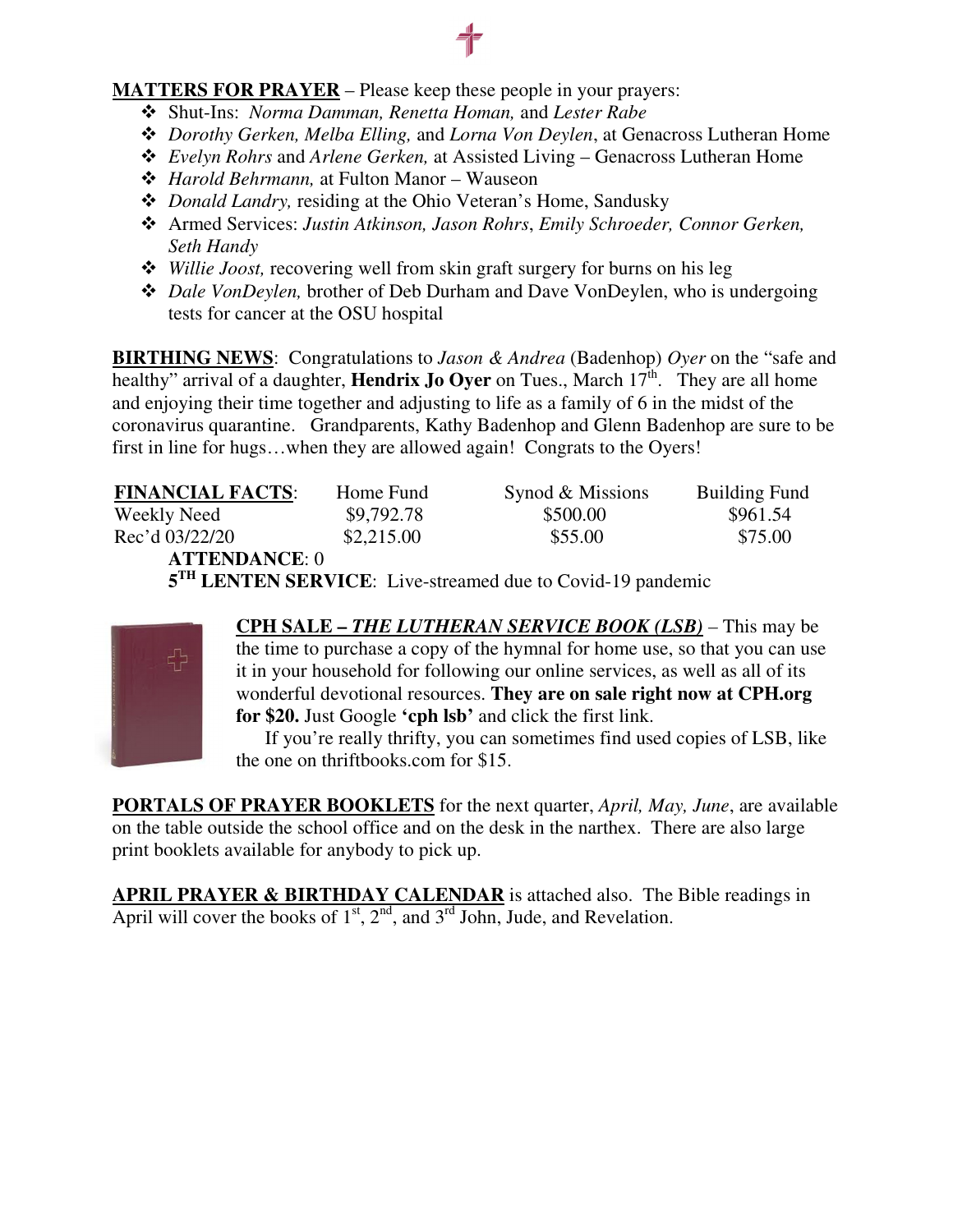## **HOLY COMMUNION AND COVID-19**

Recently our church's *Commission on Theology and Church Relations (CTCR)* released a document offering guidance to congregations on the matter of Holy Communion during this time of pandemic. A copy of this document is available from a link on our SJL.ORG website under the *Coronavirus Response* tab. Here are some of the highlights.

- This time of suspended worship services is a significant challenge for Christian life and for the church's well-being. Christians treasure God's Word and the Sacrament of the Altar as vital parts of their spiritual lives.
- As far as the preaching of the Word, churches are finding ways to keep the Gospel's voice alive through technology and the internet, although this is far from ideal. But what of the Sacrament of the Altar? While the forgiveness of sins is not withheld when we cannot commune, it is only in the Lord's Supper that we eat and drink the very body and blood of Christ. The Sacrament thereby offers us a special assurance. The inability to commune is therefore no small matter, but a true hardship!
- This hardship, however, is not totally unique to these times. During the years of colonial America, when pastors were in short supply, Lutherans often went weeks or even months without the Lord's Supper. During the great influenza epidemic of 1918- 19, many LC-MS churches were not able to meet for any services for long periods of time. We are not in uncharted territory.
- We need to avoid many of the unsatisfactory solutions to this problem that have been suggested at this present time.

One is for the pastor to speak Christ's *Words of Institution* during a live streamed service while everyone communes at home.

Another is to have the pastor consecrate the elements in the presence of the elders who would in turn take them out to the members.

The *CTCR* points out that Jesus instituted the Sacrament in the direct presence of His disciples, and that the church throughout history has always sought to remain faithful to this practice. Whenever the words and actions of the celebrant in consecrating the elements are intentionally separated (by time, distance, or technological means) from the distribution and reception, no assurance can be given that our Lord's instructions are being heeded and that the body and blood of Christ are actually being given and received for the forgiveness of sins and the strengthening of faith. This creates only uncertainty.

Also, these approaches turn the Words of Institution from a proclamation into an incantation of sorts, a kind of magical formula. The CTCR quotes the *Formula of Concord,* "Concerning the consecration (of the Communion elements), we believe, teach, and confess that no man's work nor the recitation of the minister effect this presence of the body and blood of Christ in the Holy Supper, but it is to be ascribed solely and alone to the almighty power of our Lord Jesus Christ."

Continues…